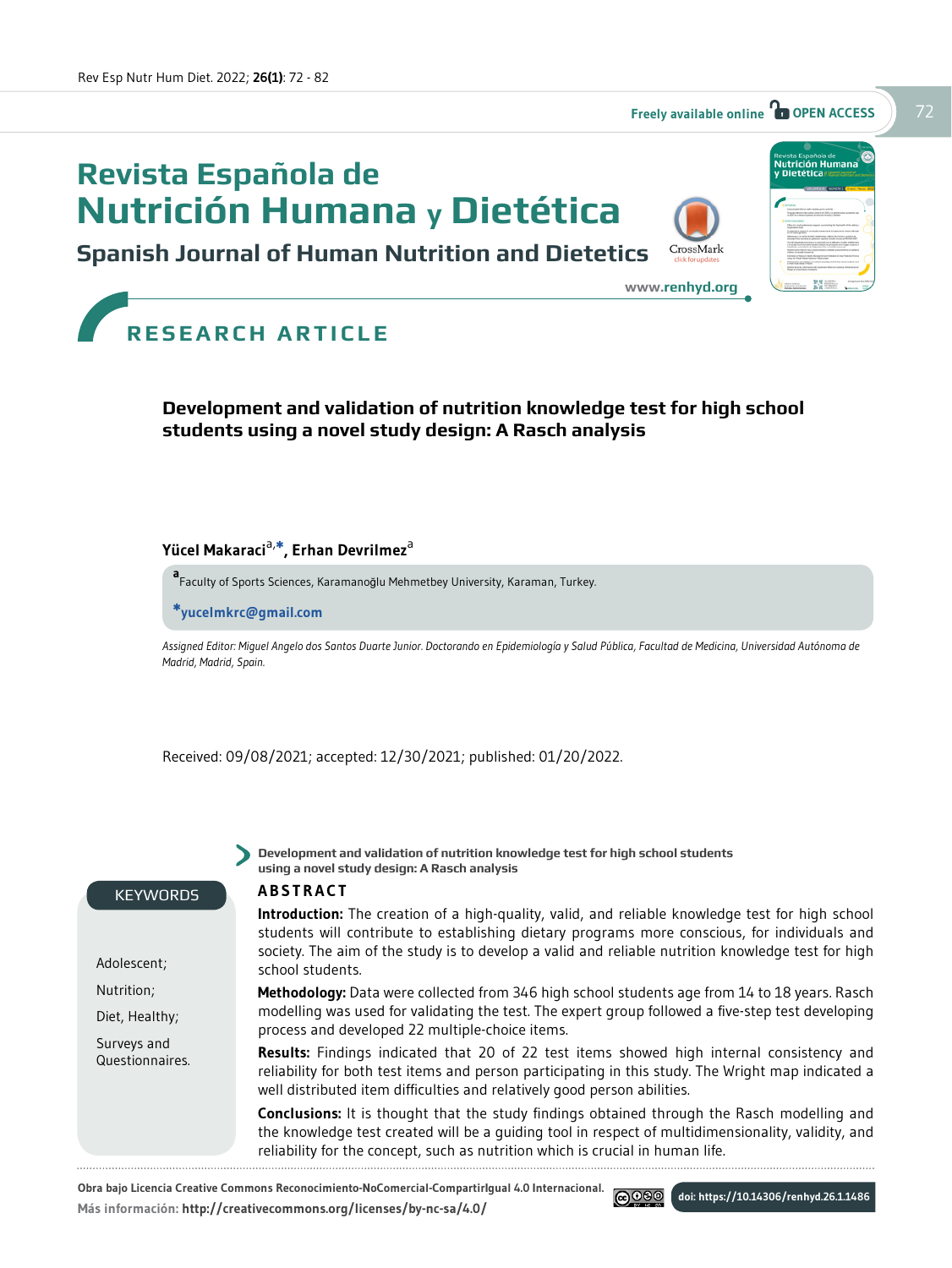PALABRAS CLAVE

Adolescente; Nutrición;

Dieta Saludable; Encuestas y Cuestionarios.

Development and validation of nutrition knowledge test for high school students using a novel study design: A Rasch analysis 73

**Desarrollo y validación de una prueba de conocimientos sobre nutrición para estudiantes de secundaria utilizando un diseño de estudio novedoso: un análisis de Rasch** 

#### **RESUMEN**

**Introducción:** La creación de una prueba de conocimientos de alta calidad, válida y confiable para estudiantes de secundaria contribuirá a establecer programas dietéticos más conscientes, para las personas y la sociedad. El objetivo del estudio es desarrollar una prueba de conocimiento nutricional válida y confiable para estudiantes de secundaria.

**Metodología:** Se recolectaron datos de 346 estudiantes de secundaria de 14 a 18 años. Se utilizó el modelado de Rasch para validar la prueba. El grupo de expertos siguió un proceso de desarrollo de pruebas de cinco pasos y desarrolló 22 ítems de opción múltiple.

**Resultados:** Los resultados indicaron que 20 de los 22 ítems de la prueba mostraron una alta consistencia interna y confiabilidad tanto para los ítems de la prueba como para la persona que participó en este estudio. El mapa de Wright indicó un elemento bien distribuido con dificultades y habilidades personales relativamente buenas.

**Conclusiones:** Se piensa que los hallazgos del estudio obtenidos a través del modelado de Rasch y la prueba de conocimiento creada serán una herramienta orientadora respecto a la multidimensionalidad, validez y confiabilidad del concepto, como la nutrición, que es crucial en la vida humana.

**K E Y MESSAGES**

- **1.** The development of a nutrition knowledge test specific to high school students and individuals at the developmental age is a requirement.
- **2.** Nutrition knowledge test created using Rasch modelling will be a guiding tool to evaluate knowledge level of adolescents.

**3.** The test can lead a widespread using for researchers.

# **CITATION**

**Makaraci Y, Devrilmez E. Development and validation of nutrition knowledge test for high school students [using a novel study design: A Rasch analysis. Rev Esp Nutr Hum Diet. 2022; 26\(1\): 72-82.](https://10.14306/renhyd.26.1.1486) doi: https://10.14306/ renhyd.26.1.1486**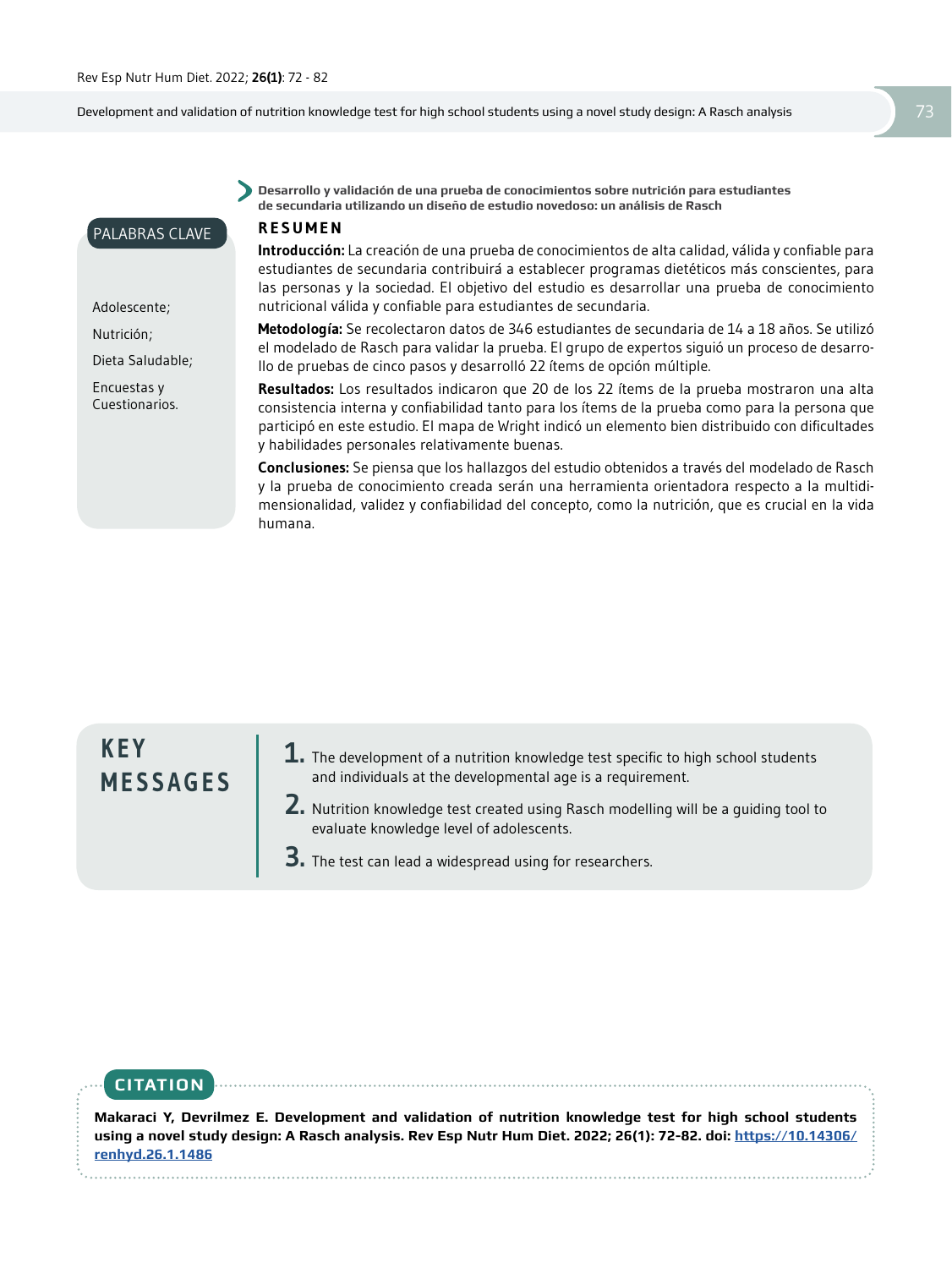# **INTRODUCTION**

In recent years, people's tendency towards a healthy lifestyle has increased the importance of having adequate knowledge about nutrition $1/2$ . Changes in nutritional habits (i.e., harmful nutritional supplements, smoking and alcohol consumption) are shown as one of the main causes of chronic problems, which are common worldwide, such as cardiovascular diseases, different cancer types, osteoporosis, blood pressure and obesity, which is considered as the disease of the age<sup>3</sup>. Nutrition-related basic concepts and application methods should be learned and applied throughout life to prevent the occurrence of chronic diseases, which are highly associated with morbidity and mortality rates<sup>4</sup>. .

Youth is considered a transitional period in individuals' physiological and psychological development processes and has vital importance<sup>5</sup>. Because major changes in the body during this period directly influence nutritional and eating attitudes/habits. Meanwhile, it is a period when nutritionbased problems, which are expressed as eating disorders and often observed in young girls, are experienced<sup>6</sup>. The change in eating attitudes and nutritional habits during youth actually prepares the ground for possible health problems likely to arise in adulthood<sup>7</sup>. The main reason for the diseases that are mentioned above and quite common in society is the lack of adequate knowledge and understanding of nutrition since due importance is not given to this issue at young ages. From childhood until the completion of the development process, obtaining information about basic nutrients, food types, and eating habits comes into prominence as an inevitable situation for public and social awareness, specifically for individuals<sup>8,9</sup>.

One of educational institutions' main duties is to guide society on how to access information. Particularly high school students can be seen as the target group with respect to forming the basis of nutritional understanding, which will direct the whole life, due to the high level of interaction resulting from strong friendship ties during their time at school and during adolescence $10,11$ . The fact that students are usually open to positive guidance and being informed will contribute to the increase in the level of individual knowledge as well as the creation of social awareness. The age range with the highest obesity rate is 12-19 years<sup>12</sup> revealing that adolescents at high school need to be informed about nutrition. However, in high school curricula, nutrition is generally given in small sections within health information and physical education classes rather than being taught as a separate course<sup>13</sup>. Nowadays,

reasons like the high number of boarding schools and the fact that students in most educational institutions must eat at least one main meal in school compel students to eat the meals given by the institution they study at. The meals given by educational institutions are rather shaped according to the cultural structure<sup>12</sup>. In this case, the consumption rate of products containing carbohydrates, fats and proteins, which are known as macronutrients and required to meet students' daily energy needs<sup>14</sup> also differs according to the structure of society. Therefore, it should be considered as an inevitable necessity for students to have basic nutritional knowledge.

There are many scales and tests that assess nutritional knowledge and eating attitudes<sup>15-20</sup>. The Rasch analysis, which was used in this study to create the nutritional knowledge test (NKT), is a model with a high validityreliability, and its use has increased in recent years. Unlike data collection tools (scales and questionnaires) which have a high frequency of use, the analysis conducted in this model is performed by interpreting the difficulty of the questions and students' levels of knowledge. Moreover, it allows for the creation of alternative forms if there are questions that should not be used as a result of the test development process<sup>21,22</sup>. When the literature was reviewed, no studies using the Rasch modelling<sup>23</sup> to determine nutritional knowledge levels at high school were found.

From a scientific perspective, it is assumed that the creation of a high-quality, valid, and reliable knowledge test for high school students will contribute to establishing dietary programs, along with broad planning for individuals and society by determining the nutritional knowledge level. The aim of the study is to develop a valid and reliable NKT for high school students using the Rasch analysis.

# **METHODOLOGY**

### **Setting**

Prior to higher education, Turkish high school students in must attend four-year teaching process in order to graduate. Through this process, they must follow 12- 14 lessons for each year and 40 hours for each week. Nutrition knowledge is the knowledge that 9<sup>th</sup> grade students are expected to have during the health science lesson. It is also taught 10<sup>th</sup> and 11<sup>th</sup> grades high school students following physical education and sport lessons. The necessity of having sufficient nutrition knowledge is pinpointed on Ministry of National Education Standards.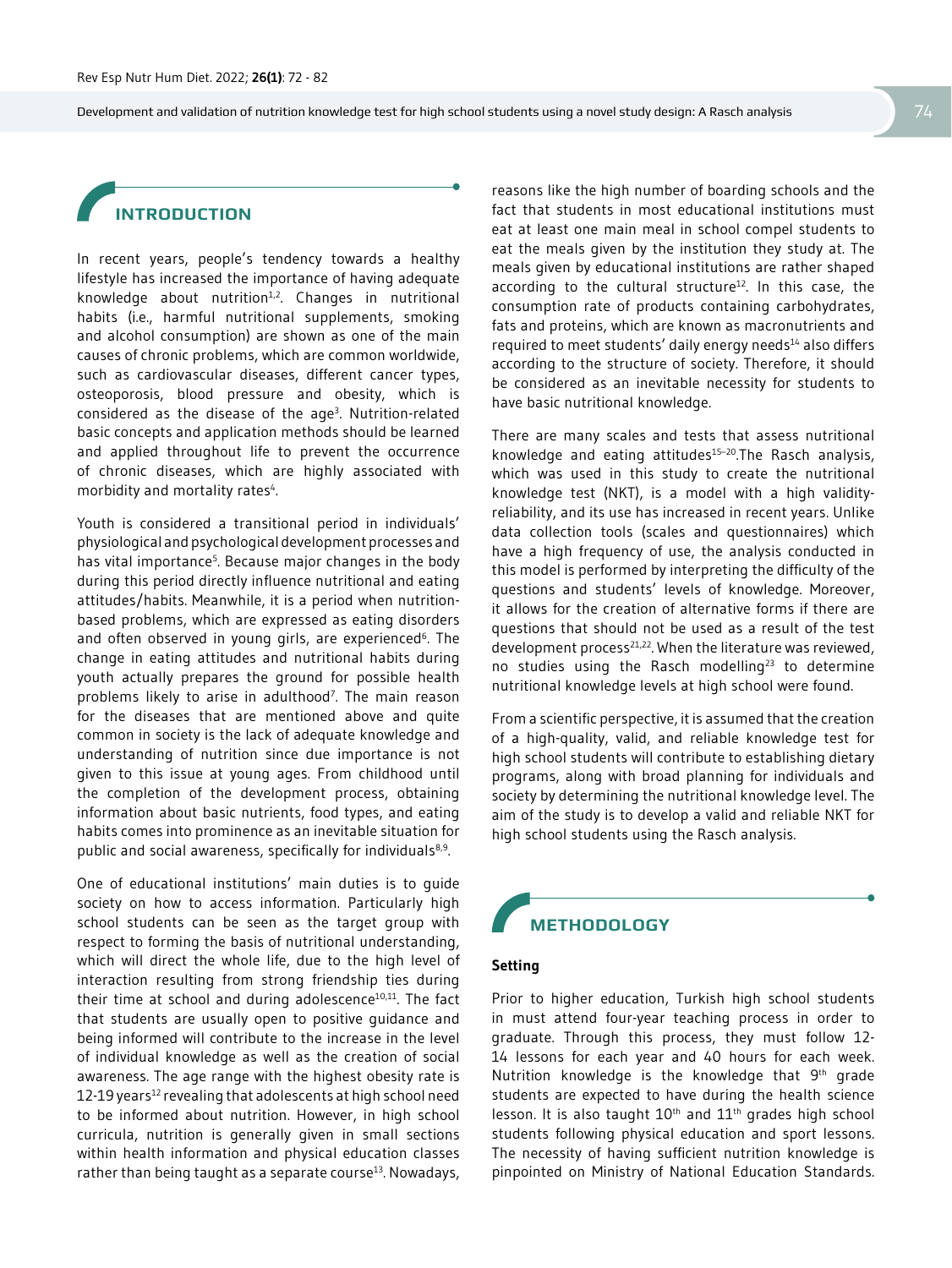High school students who successfully completed physical education and sport lesson should explain accurate sources of nutrition knowledge (standard 10.2.2.3.1) and explain basic principles of nutrition (standard 11.2.2.3.1)<sup>24</sup>. In health science curriculum, they should explain adequate and balanced nutrition (standard 1.3.2)<sup>25</sup>. Hence, high school students completed these two lessons are supposed to have sufficient nutrition knowledge. Schools were randomly selected to participate. In total, six public high schools involved in this study.

#### **Participants**

The participants were 346 (54.2% female, 45.8% male) 10<sup>th</sup>, 11<sup>th</sup> and 12<sup>th</sup> grade high school students who had successfully completed nutrition course. The participants had previously completed required "Health Sciences" course including nutrition knowledge context in their 9th grade (first year of high school). Students who did not complete nutrition context course in their first year's education period were excluded. Prior to taking the NKT test, the students completed a demographic questionnaire. The questionnaire revealed that our sample ranged in age from 14 to 18 years (M=16.58, SD=1.39; Female=16.87, SD=1.93; Male=16.29, SD=1.40). Participation was voluntary, with no monetary or nonmonetary incentives offered and all students had answered the test questions. This study was conducted according to the guidelines laid down in the Declaration of Helsinki and all procedures involving research study participants were approved by a local University Ethical Review Board (Approval ID=2021/05/103). Written informed consent was obtained from all subjects.

#### **Development of the test**

To measure nutrition knowledge level of high school students, we checked literature and found some tests<sup>15,16,18,20,26</sup>. However we did not want to use them and decided to develop a NKT because of some reasons: a) Tests in literature were not useful (i.e, more questions than students can answer), b) insufficient for using it in high school context (i.e., questions

were not related with high school nutrition knowledge requirements), c) Development and validation process was not reliable (i.e., no detailed information about development process).

We followed five steps development process of the NKT (Figure 1). First step, we aimed to create nutrition knowledge content aligned with Turkish high school nutrition curriculum24,25. Hence, a panel including an experienced curriculum developer, a professor following nutrition course in physical education teacher education department more than 10 years, a Turkish language expert, two nutrition and dietitian experts was constituted by the first author. The panel came together twice via zoom meeting (not face to face because of COVID-19 pandemic) and discussed possible and expected outcomes of nutrition course in high school context (i.e., content validity). They decided 19 questions for essential nutrients and 11 questions for general nutrition knowledge sub-domains, totally 30 questions. In second step, questions were checked by Turkish language expert in order to make sure language appropriateness for high school students. Four high school students who had already completed nutrition course read and further assessed the questions in the third step (i.e., face validity). Then, the test was reviewed by five high school teachers who were experienced for teaching nutrition courses to check content validity. After four steps, eight questions were removed from the test because they were too easy or too difficult or inappropriate for high school nutrition curriculum. In the last step, draft test was given to another 10 high school students who followed and successfully completed nutrition course. They reported that all selected questions were understandable, and changes were not required. The final version of nutrition knowledge test consisted of 22 multiplechoice questions. Sub-domains of the test were seven questions for general nutrition knowledge and 15 questions for essential nutrients. There was only one correct answer from four possible answer options.

Examples of questions from different subjects of the NKT were presented in Table 1.

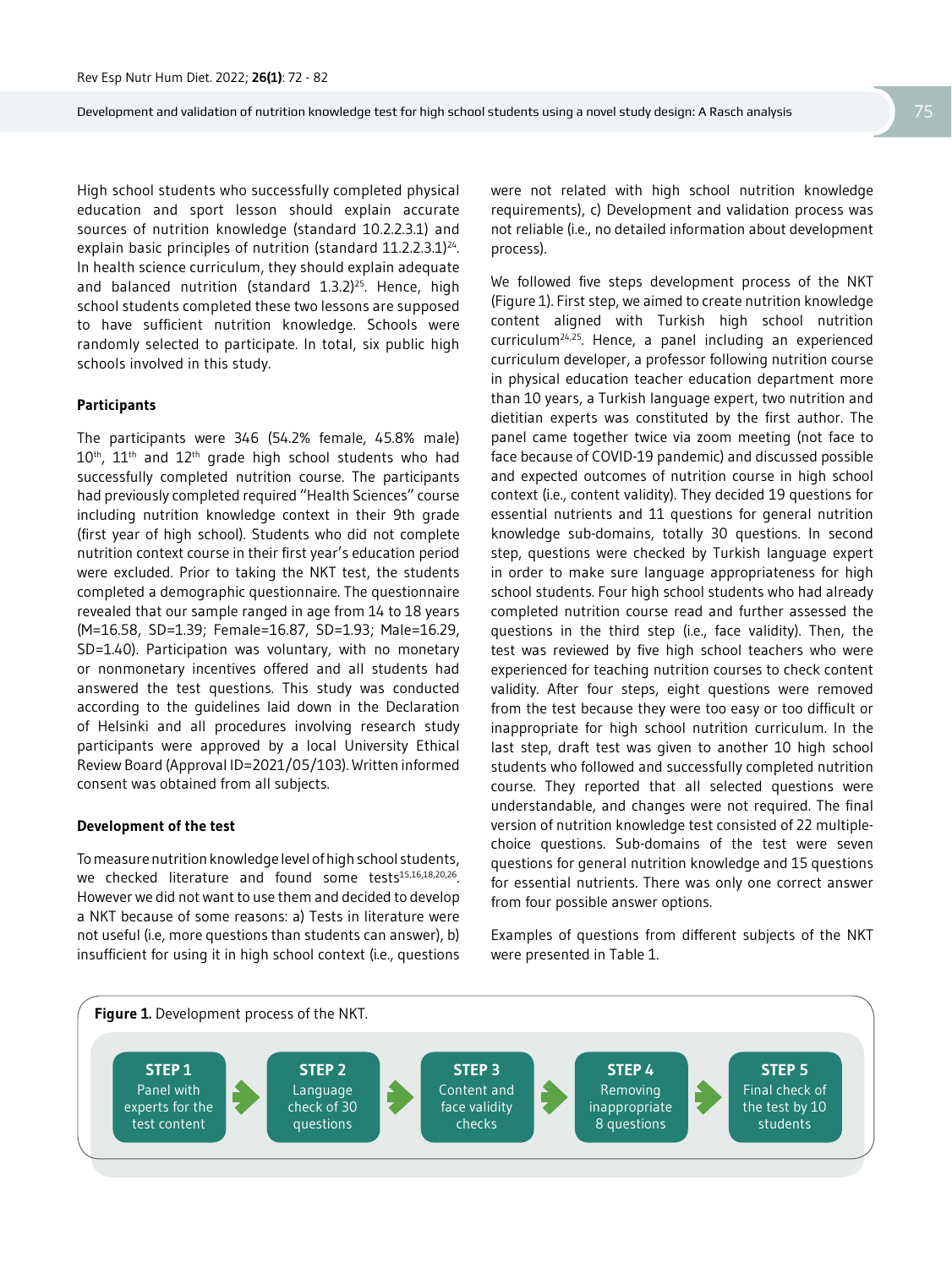**Table 1.** Examples of questions from different subjects of the NKT.

### **Question 1- General nutrition knowledge**

*Which of the following is the concept of "taking the nutrients the body needs into the body as much as needed"?*

- A) Adequate diet
- B) Balanced diet
- C) Healthy diet
- D) Proper diet

#### **Question 2- General nutrition knowledge**

*Which of the following is the essential nutrient has the most calories per gram (9 kcal)?*

A) Fat

- B) Carbohydrate
- C) Protein
- D) Vitamins

#### **Question 3- Essential nutrients**

*Which of the following is the most important essential nutrient in meeting daily energy needs?*

- A) Fat
- B) Protein
- C) Carbohydrate
- D) Mineral

#### **Question 4- Essential nutrients**

*Which of the following protein products has the highest digestibility?*

- A) Read meat
- B) Chicken egg
- C) Fish meat
- D) Legumes

#### **Question 5- Essential nutrients**

*Which of the following is not a type of mineral?*

- A) Glucose
- B) Calcium
- C) Iron
- D) Magnesium

#### **Question 6- Essential nutrients**

- *Which of the following is false statement about water?* A) It is the most important substance in the
	- human organism after oxygen
	- B) It is responsible for the exchange of substances in the body
	- C) It takes a role in metabolic activities
	- D) It is made up of hydrogen and nitrogen

#### **Question 7- Essential nutrients**

*Which of the following is not a source of vitamin D?*

- A) Sunlight
- B) Butter
- C) Dark green leafy vegetables
- D) Egg yolk

#### **Procedures**

The NKT was transferred to online Google form and an invitation sent to high school students via official school networks. This invitation included a unique web link to a web-based version of the NKT. School managers and teachers helped us to collect data. Total data collection process was 15 days. Collected data were entered to MS Excel spreadsheet and transferred to Winstep software Version 3.72.427. This software was utilized for calibrating the data for Rasch modelling<sup>23</sup> which focuses on data to "fit the model" rather than traditional models' "fit the data" approaches<sup>27</sup>. Rasch modelling includes Wright maps, separation and separation-reliability indices, item fit and person fit analyses.

**Wright Maps/Person-Item:** Wright maps also called personitem are the scale measurement method demonstrating distribution of item difficulties and distribution of answers of participants<sup>27</sup>. The right side of the map shows item difficulty rank. While the most difficult questions are at the top of the scale, the easiest questions take the lowest part of the side. Answers of the participants are demonstrated on the left side. The highest score of participants takes on the top of the side and lowest score takes the lowest part. Wright maps indicate teachers what high school students know and what they need to learn for nutrition.

**Item Fit:** Item fit analysis, including infit and outfit values, is used to measure appropriateness of items to the overall test model<sup>28</sup>. Infit values are sensitive where the model would anticipate the answer to be. If students with high nutrition knowledge answer difficult questions correctly, this demonstrates the data are good fit. Outfit statistics are sensitive to unexpected patterns in the answers<sup>29</sup>. If students with low nutrition knowledge answer difficult questions correctly, this indicates a poor fit the model. Infit and outfit statistics are determined with the standardized mean square residual (ZSTD) and mean square residual (MNSQ) values in the Rasch modelling<sup>23</sup>. To get a good model, MNSQ values should be ranging from 0.5 to 1.527 and ZSTD values should be ranging from +2 to -228.

**Person Fit:** Person-fit analysis is utilized to assess item-score pattern which is highly related with the appropriateness of the model<sup>28</sup>. Person-fit indices are checked with MNSQ values which should be ranging from 0.5 to 1.5<sup>27</sup>.

**Separation Index and Separation-Reliability Index:** Item separation index, which distinguishes student with low and high scores, is used to determine construct validity of the model. Separation indices are determined as: a) 1.5 or over is acceptable, b) 2.00 is a good level, and c) 3.00 or over is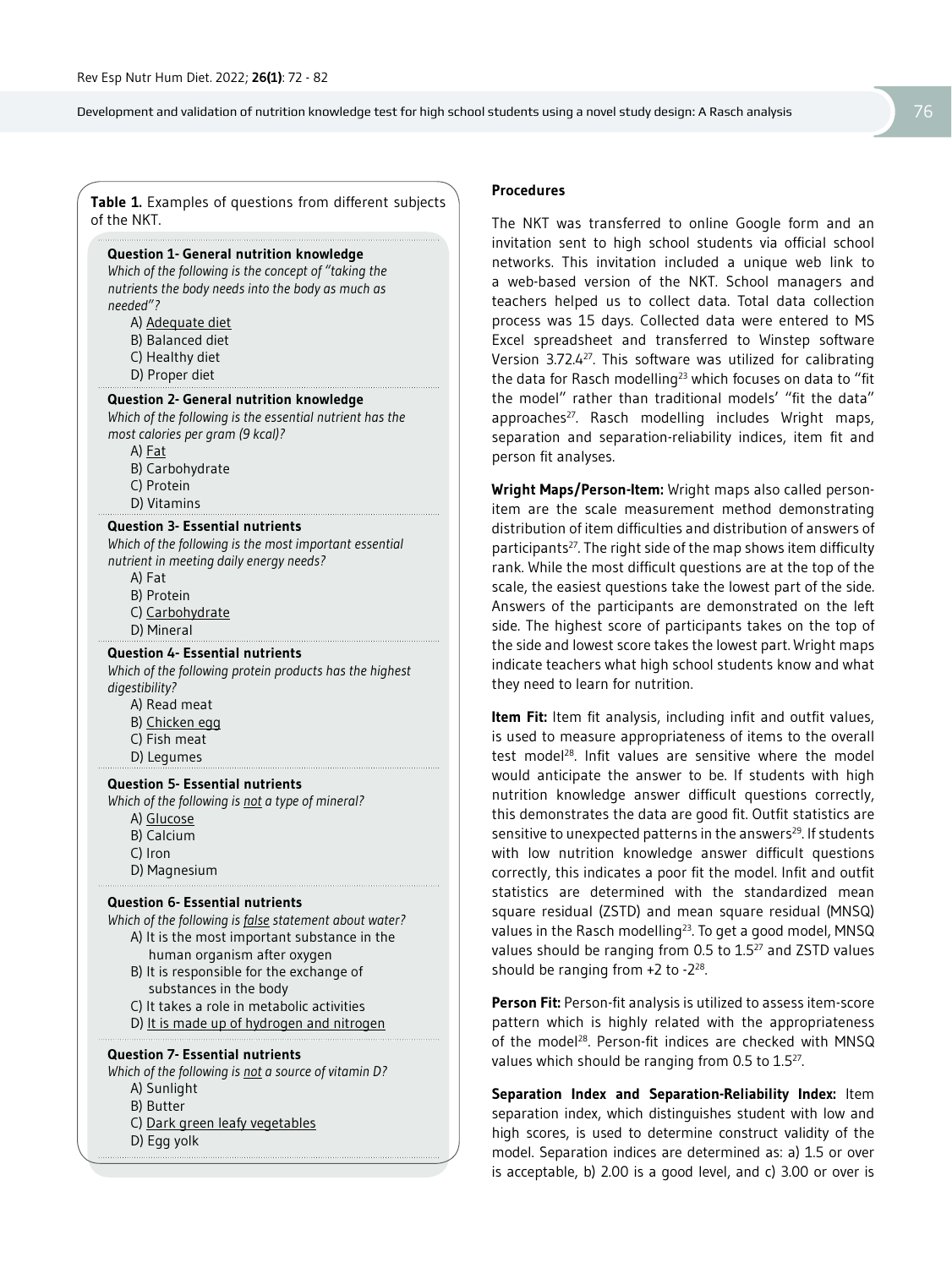excellent level. Separation-reliability index value is used to check reliability of either person or item responses. If the value is close to 1.00, this demonstrates high confidence for responses<sup>28</sup>.

# **RESULTS**

Table 2 indicated infit and outfit statistics results. Infit results for MNSQ ranging from 1.39 to .72 showed that all items were within the acceptable range of 0.5-1.5. ZSTD results of all items were within acceptable values except item 13 and item 15. The outfit statistics for MNSQ results indicated that all items were acceptable, but only item 13 was over than acceptable value of 1.5. ZSTD values of outfit statistics were within acceptable range, except item 13 and item 15.

The Wright map indicated well distributed item difficulties (M=1.44, SD=.69) and relatively good person abilities (M=11.3, SD=3.4). Map showed that the most difficult and the easiest items as well as person with the highest and the lowest scores were clearly demonstrated in Figure 2.

| <b>Entry</b>  | Item              | <b>Model SE</b> | Infit       |              | <b>Outfit</b> |                   | PT-     |
|---------------|-------------------|-----------------|-------------|--------------|---------------|-------------------|---------|
| <b>Number</b> | <b>Difficulty</b> |                 | <b>MNSQ</b> | <b>ZSTD</b>  | <b>MNSQ</b>   | <b>ZSTD</b>       | measure |
| 13            | 2.74              | .74             | 1.39        | 2.9          | 2.08          | 4.1               | .05     |
| 16            | 2.46              | .36             | 1.08        | .5           | 1.41          | 1.5               | .11     |
| 6             | 2.51              | .88             | 1.22        | 1.5          | 1.40          | 1.4               | .13     |
| 12            | 2.11              | .62             | 1.10        | 1.0          | 1.27          | 1.3               | .17     |
| 20            | 2.03              | .54             | 1.06        | .7           | 1.22          | 1.5               | .23     |
| 10            | 1.97              | .78             | 1.07        | .5           | 1.19          | .9                | .18     |
| 21            | 1.98              | .56             | 1.14        | 1.5          | 1.17          | 1.2               | .17     |
| 11            | 1.92              | .53             | 1.05        | .6           | 1.16          | 1.2               | .26     |
| $\mathbf{1}$  | 1.88              | .59             | 1.10        | 1.0          | 1.06          | $\mathcal{L}_{+}$ | .22     |
| 22            | 1.74              | .48             | 1.04        | .5           | 1.07          | .7                | .31     |
| 3             | 1.46              | .64             | 1.01        | $\mathbf{1}$ | 1.06          | .5                | .34     |
| 5             | 1.15              | .51             | 1.00        | $\mathbf{1}$ | .97           | 0.                | .31     |
| 14            | 1.11              | .33             | .97         | $-2$         | .96           | $-1$              | .39     |
| 7<br>.        | 1.14              | .46             | .92         | $-9$         | .88           | $-1.1$            | .46     |
| 9             | 1.02              | .56             | .92         | $-7$         | .86           | $-1.0$            | .47     |
| 18            | 1.00              | .52             | .90         | $-1.1$       | .88           | $-1.1$            | .48     |
| 19            | .98               | .69             | .87         | $-1.5$       | .85           | $-1.2$            | .51     |
| 8             | .94               | .42             | .82         | $-1.4$       | .78           | $-1.3$<br>.       | .56     |
| 2             | .74               | .56             | .79         | $-1.2$       | .58           | $-1.5$            | .59     |
| 4             | .46               | .41             | .77         | $-1.0$       | .59           | $-1.2$            | .58     |
| 17            | .23               | .40             | .77         | $-1.5$       | .67           | $-1.4$            | .64     |
| 15            | .21               | .46             | .72         | $-3.2$       | .67           | $-3.1$            | .69     |
| Mean          | 1.44              | .54             | .99         | $-1$         | 1.05          | .0                |         |
| P.SD          | .69               | .14             | .16         | 1.3          | .36           | 1.7               |         |

**MNSQ:** Mean square residual; **ZSTD:** Standardized mean square residual; **PT-measure:** Point-measure correlation.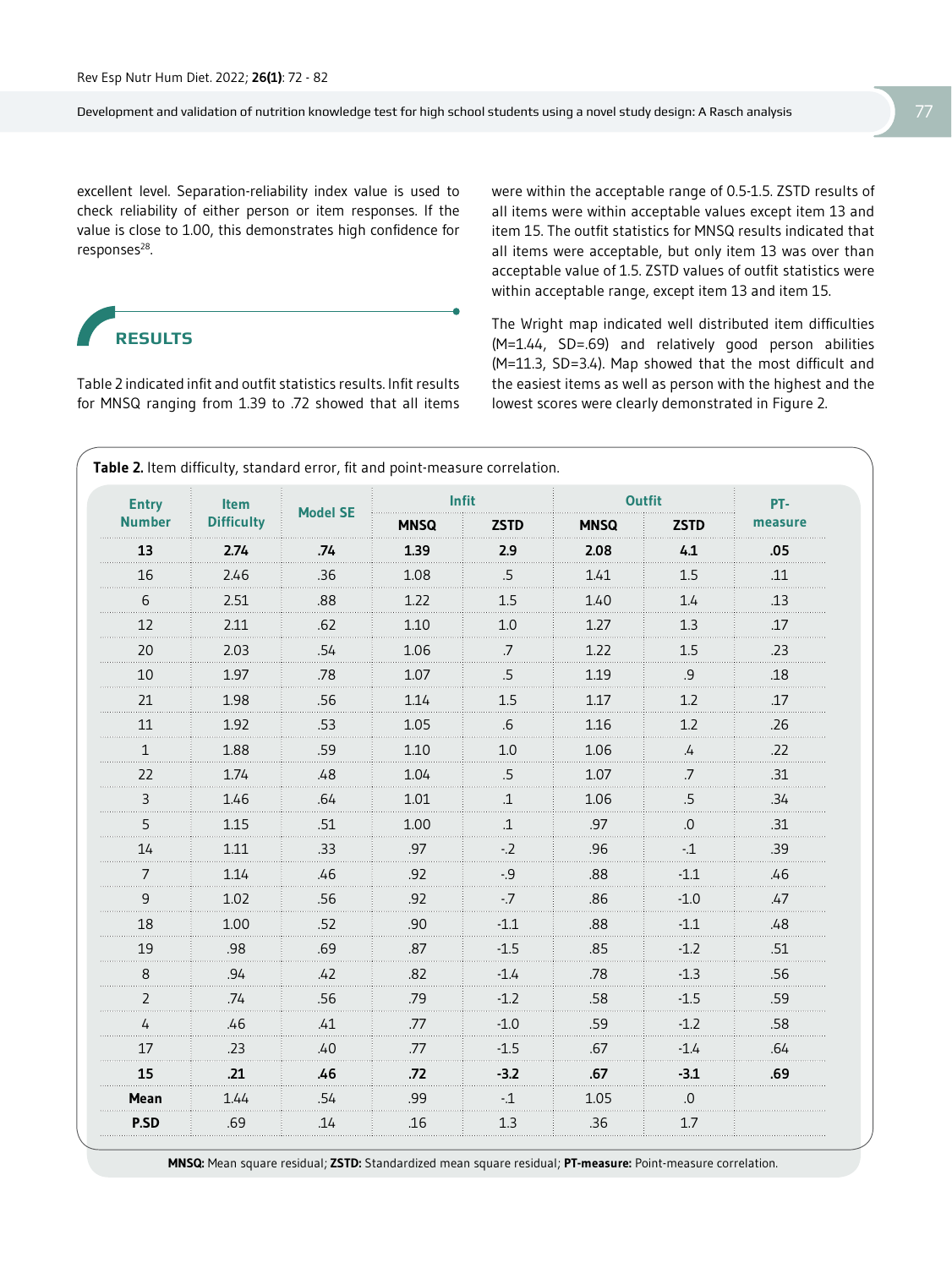

Person and item reliabilities can be determined whether "real" or "model" reliability estimate. Boone *et al*. proposed to use "real" estimate instead of "model" estimate because it is more conservative and appropriate estimate<sup>30</sup>. Personseparation index was 2.19, which is a good level for person participating in test. Reliability estimate level in Table 3 was ".86" which is high reliability level for determining person separation level.

Item separation index reported in Table 4 was "3.73" which is excellent level of separation. This index score indicates that items in test are trustful and good representative30. The separation-reliability estimate score was ".93" showing a high confidence in item reliability.

## **DISCUSSION**

Having an unconscious and unbalanced diet is considered the main cause of common health problems and some fatal diseases $31$ . When this situation is combined with a sedentary lifestyle, adolescence, during which weight change is experienced the most and fastest, is considered a vital process for life<sup>32</sup>. The determination of high school students' nutritional knowledge levels and the evaluation of the nutritional education provided come to the forefront as encouraging factors for developing a valid and reliable nutritional knowledge test. For this reason; the development of a NKT specific to high school students and individuals at the developmental age is a requirement in terms of gaining a healthy and balanced dietary understanding that should be taken into consideration throughout life. The aim of this study is to develop a valid and reliable nutritional knowledge test for high school students using the Rasch analysis.

There are many knowledge tests developed in different areas using Rasch modelling in the literature<sup>20,22,33</sup>. In their review study in which the issues to be considered for developing a valid scale on nutrition were examined, Trakman *et al*. reported that factor and Rasch analyses would be more valid methods to determine the nutritional knowledge level34. Guttersrud *et al*. and Mötteli *et al*. used the Rasch modelling in the scales they developed to determine nutritional literacy and understanding of balanced nutrition, respectively<sup>35,36</sup>. Our study, on the other hand, has a unique value since it used Rasch modelling to determine the nutritional knowledge levels of high school students.

According to the analyses performed in the study, it has been revealed that the results met the required item difficulty and item separation standards; thus, the developed NKT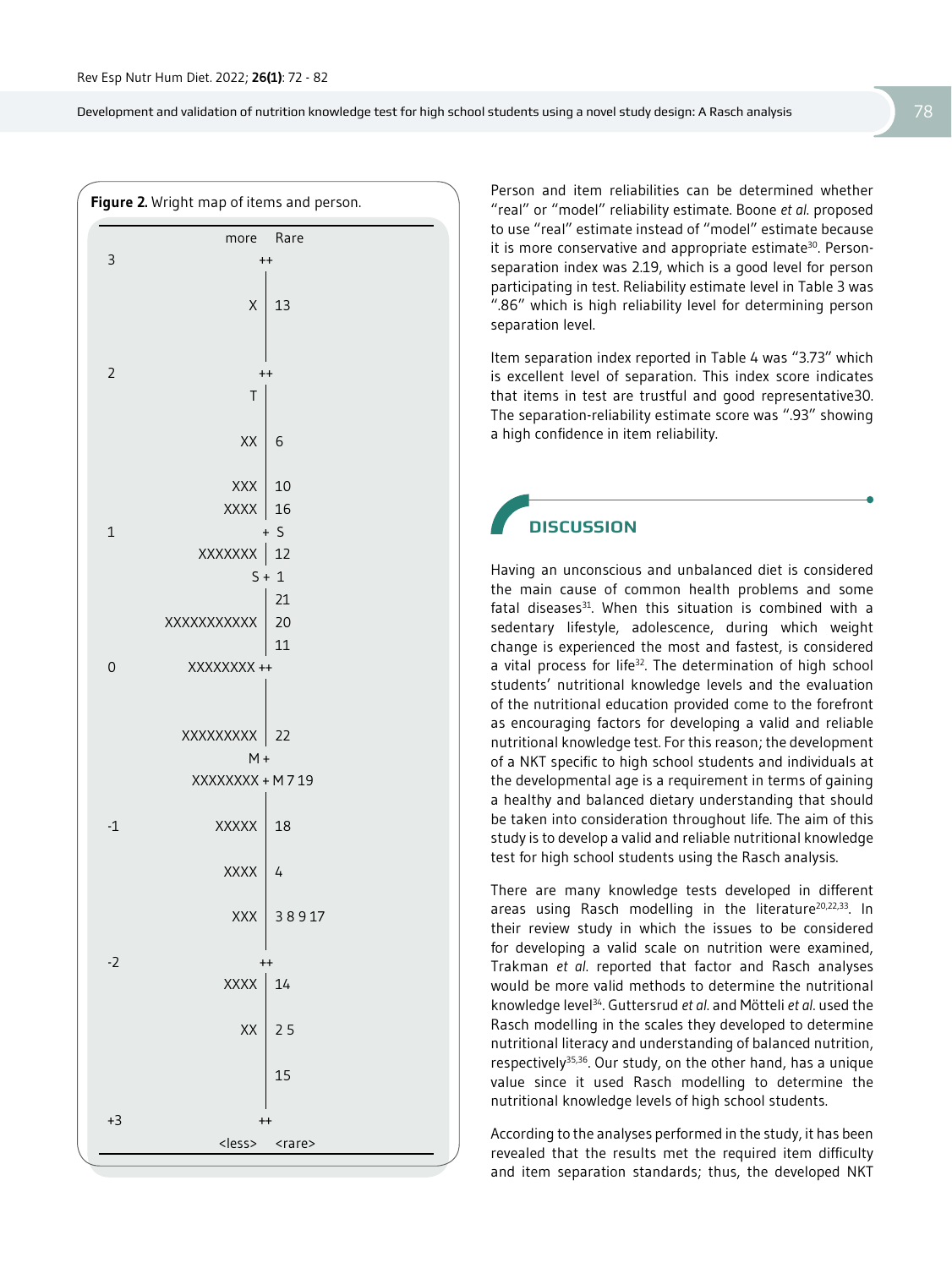|                     | <b>Total score</b> | <b>Model</b> |           | <b>Infit</b>                                              |             | Outfit      |             |
|---------------------|--------------------|--------------|-----------|-----------------------------------------------------------|-------------|-------------|-------------|
|                     |                    | count        | <b>SE</b> | <b>MNSQ</b>                                               | <b>75TD</b> | <b>MNSQ</b> | <b>ZSTD</b> |
| Mean                | 11 R               | 22.O         | 5.03      | .99                                                       |             | 1.05        |             |
| <b>P.SD</b>         | 3.3                |              | -27       | - 29                                                      | 1 २         | 54          | 13          |
| S.SD                | 3.4                |              | .28       | 30                                                        |             | 55          | ี่ 1 3      |
| Max.                | 17 O               | 22 O         | 6.00      | 1.81                                                      | 32          | 343         | 37          |
| Min.                | 4.0                | 22 O         | 4.81      | .54                                                       | $-2.6$      | .46         |             |
| Real RMSE = $5.33$  |                    |              |           | True SD = $6.34$ Separation = 2.19 Item Reliability = .86 |             |             |             |
| Model RMSE = $5.04$ |                    |              |           | True SD = $6.57$ Separation = 2.30 Item Reliability = .87 |             |             |             |

**MNSQ:** Mean square residual; **P.SD:** Population standard deviation; **RMSE:** Root mean square standard error; **SE:** Standard error; **S.SD:** Sample standard deviation; **ZSTD:** Standardized mean square residual.

is a valid and reliable tool for determining the nutritional knowledge levels of high school students. Furthermore, factors such as benefiting from the opinion of a nutritionist during the preparation of the questions to be used in the test and determining the questions of appropriate quality and quantity according to topics increase the reliability of the test. In their Rasch analyses performed according to different numbers of samples (N=30, 50, 100, and 250), Chen *et al*. emphasized that it was important for the number of samples to be 100 or higher in terms of fit indices<sup>37</sup>. The fact that the number of samples in the study (N=346) was

quite enough for the Rasch analysis is another factor that reveals the study's validity.

When the fit indices in the test, which was prepared in compliance with the high school curriculum and included a total of 22 questions at the end, were reviewed, it was observed that all questions, except for item 13 related to the concept of mineral and item 15 related to the concept of vitamin among basic nutrients, met the expected internal and external fit values (Table 2). Therefore, it is thought that it would be appropriate to exclude questions 13 and

|                     | <b>Total score</b> | Model                                                      |           | <b>Infit</b> |             | Outfit                                                     |      |
|---------------------|--------------------|------------------------------------------------------------|-----------|--------------|-------------|------------------------------------------------------------|------|
|                     |                    | count                                                      | <b>SE</b> | <b>MNSQ</b>  | <b>ZSTD</b> | <b>MNSQ</b>                                                | 75TD |
| Mean                | 167.5              | 346.0                                                      | - 2.76    | .99          | - 1         | 1.05                                                       |      |
| <b>P.SD</b>         | 72.5               |                                                            | -31       | .16          |             | .36.                                                       |      |
| S.SD                | 72.6               |                                                            | 31        | 16           |             | -37                                                        |      |
| Max.                | 294.0              | 346.0                                                      | 3.56      | 139          | 2.9         | 2.08                                                       |      |
| Min.                | 61 O               | 346.0                                                      | 2.48      | .72          | $-32$       | .49                                                        |      |
| Real RMSE = $2.85$  |                    |                                                            |           |              |             | True SD = $10.65$ Separation = 3.73 Item Reliability = .93 |      |
| Model RMSF = $2.77$ |                    | True SD = $10.67$ Separation = 3.85 Item Reliability = .94 |           |              |             |                                                            |      |

**MNSQ:** Mean square residual; **P.SD:** Population standard deviation; **RMSE:** Root mean square standard error; **SE:** Standard error; **S.SD:** Sample standard deviation; **ZSTD:** Standardized mean square residual.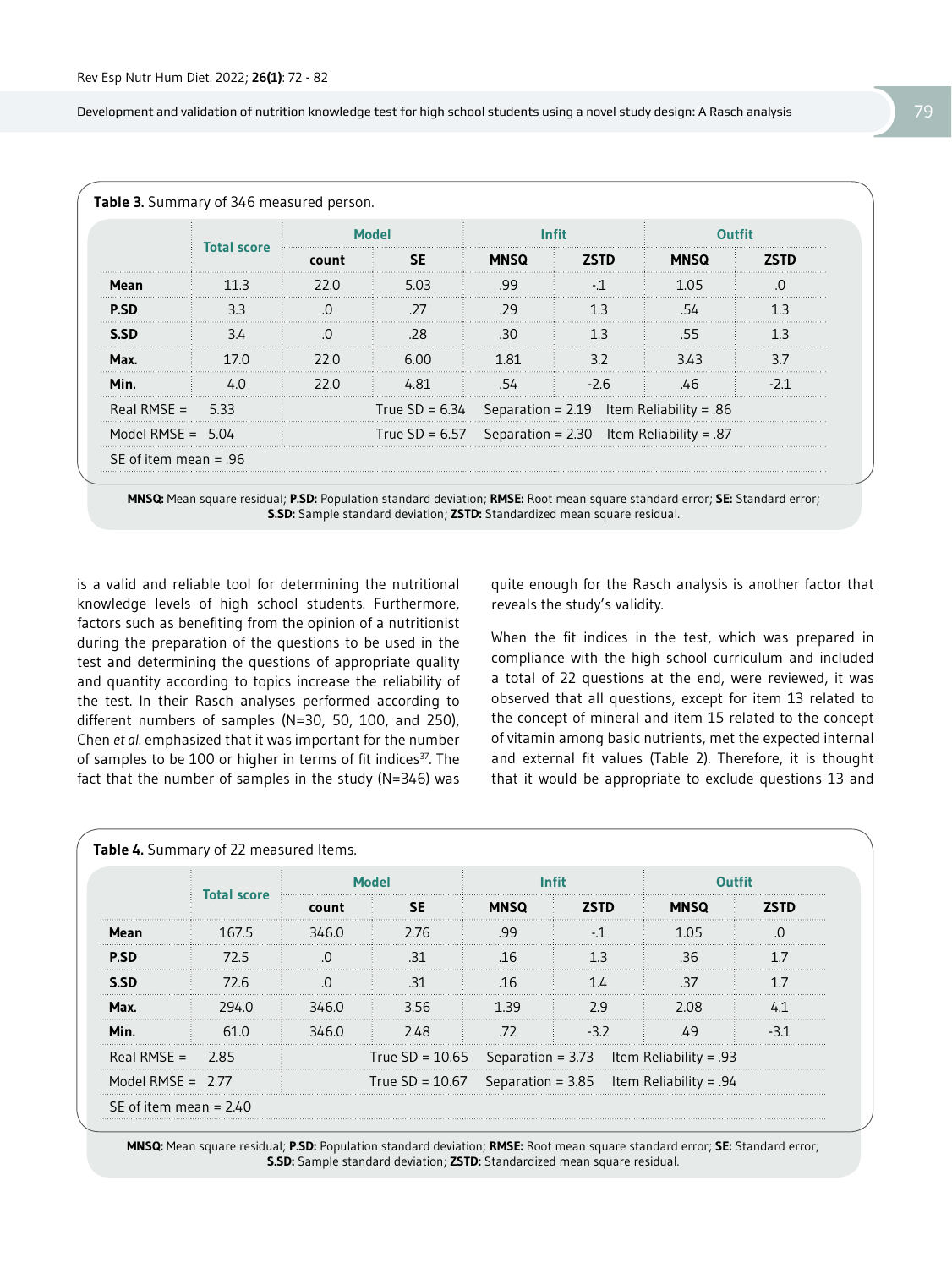15 from the test. In this context; it can be said that students have incomplete knowledge about vitamins and minerals, which are considered as essential nutrients. Moreover, it seems that there is no consistency between the learning outcomes of these subjects and the teaching process. The discrimination and confidence indices of all items (including items 13 and 15) and individuals are at an adequate level. The results obtained from a total of 346 high school students who responded to the NKT were found to have a correct response rate by 48.4%. In their study on the determination of European adolescents' nutritional knowledge levels, Sichert-Hellert *et al*. stated that approximately 60% of the participants gave correct responses to the questions4. In the same study, it was expressed that there were similar correct response results in studies that had been conducted in Europe and various countries of the world and put forward the nutritional knowledge levels<sup>38,39</sup>. Studies using Rasch modelling emphasize that the success rate to be achieved in all questions should be higher than 70% so that the level of knowledge can be considered adequate<sup>40</sup>. It is observed that the students participating in the presented study do not have adequate nutritional knowledge. The main reason for this situation is the failure of teachers in creating awareness on this issue since the nutrition lesson is not included in the curriculum adequately.

Independently of the studies using the Rasch analysis, the common finding in the studies conducted to determine nutritional knowledge levels in adolescents and adults is that nutritional knowledge levels are inadequate<sup>4,26,41</sup>. In this context, it is necessary to especially increase the basic nutritional knowledge levels of young people in the developmental age. The larger inclusion of the nutrition subject in the existing courses of health and physical education areas, if possible, giving the nutrition course as a separate course and informing teachers about the subject can be stated as possible solutions.

Although the questions in the developed NKT were created by adhering only to the nutrition topics in the high school curriculum of the Turkish Ministry of National Education, it is anticipated that the information about a universal concept like nutrition will be mostly similar for individuals of the same age and from different countries/cultures. The reason is that the questions in the test consist of basic topics rather than being peculiar to a culturally specific field. In this scope, the problems that may be faced owing to a change in language in the possible translation of the test into different languages will be at a minimum level. Although it is tried to distribute the subjects of questions in the test evenly, factors such as the creation of the questions by researchers, the number of questions in the test and

the determination of the response options indicate that personal choices are effective in the creation of the test, and these factors should be considered within the limitations of the study.

# **CONCLUSIONS**

In conclusion, the 20-item instrument (NKT) is consistent, reliable, and valid to measure high school students' nutritional knowledge levels. The fact that social awareness will be created with the determination of the nutritional knowledge level at the development age is considered a factor that will popularize the practical use of the test. Furthermore, it is thought that the study findings obtained through the Rasch modelling and the knowledge test created will be a guiding tool in respect of multidimensionality, validity, and reliability for the concept, such as nutrition which is crucial in human life. Further research is needed to increase the number of valid and reliable measurement tools for nutrition knowledge in different school levels (i.e., middle school).

# **ACKNOWLEDGMENTS**

We thank all the teachers, nutrition and dietitians for their professional support during the development of the nutrition knowledge test and are grateful to all students who participated in our study.

# **AUTHORS' CONTRIBUTIONS**

The authors are responsible for the research and have participated in the concept, design, analysis and interpretation of the data, writing and correction of the manuscript.

**FUNDING**

The authors have no financial relationships relevant to this article to disclose.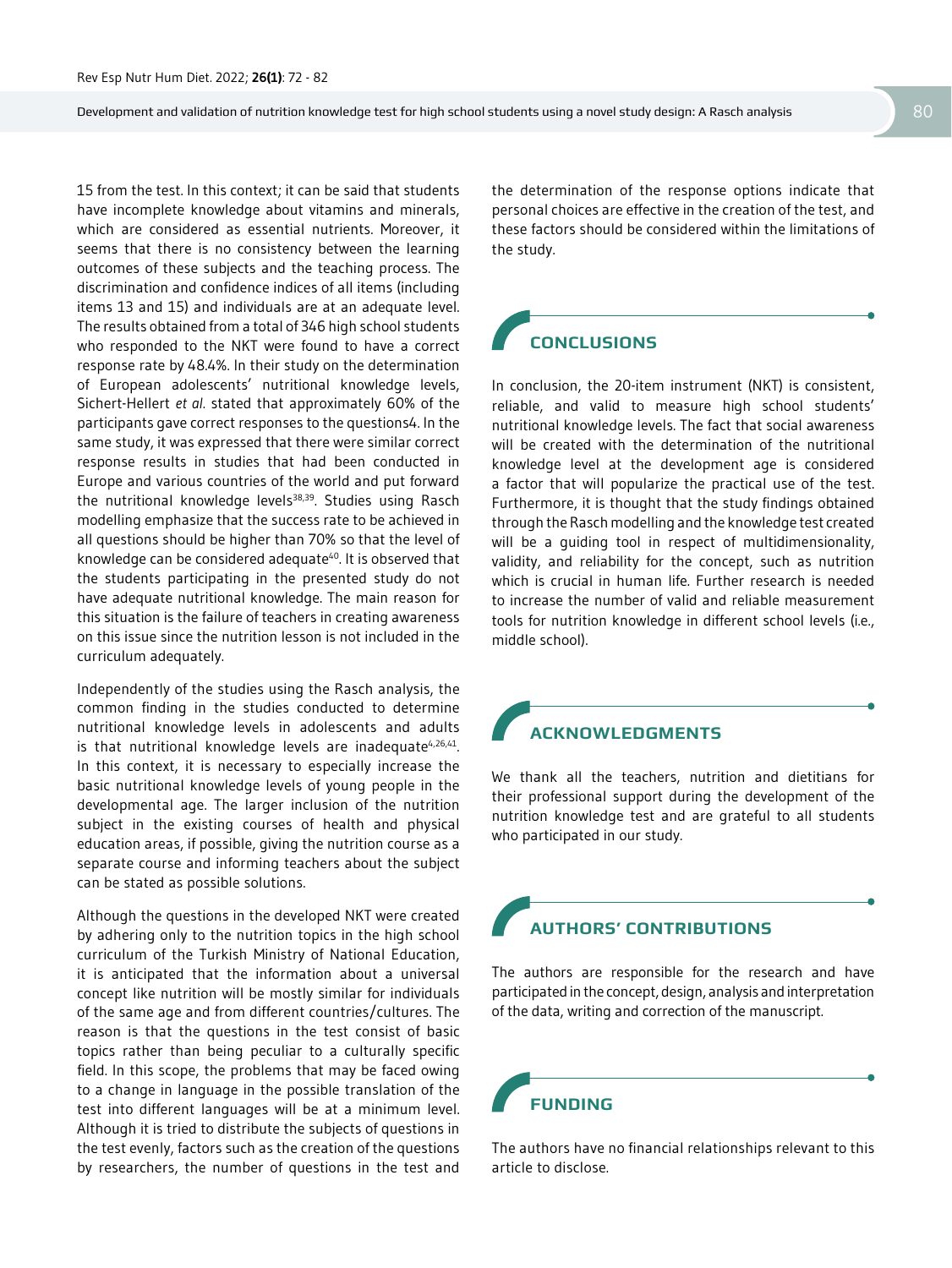# **COMPETING INTERESTS**

Authors state that there are no conflicts of interest in preparing the manuscript.

# **REFERENCES**

- (1) Barzegari A, Ebrahimi M, Azizi M, Ranjbar KA. Study of Nutrition Knowledge, Attitudes and Food Habits of College Students. World Appl Sci J. 2011; 15(7): 1012-7.
- (2) Samoggia A, Riedel B. Assessment of nutrition-focused mobile apps' influence on consumers' healthy food behaviour and nutrition knowledge. Food Res Int. 2020; 128: 108766, doi: https://10.1016/j.foodres.2019.108766.
- (3) Kimokoti RW, Millen BE. Nutrition for the Prevention of Chronic Diseases. Med Clin North Am. 2016; 100(6): 1185-98, doi: https://10.1016/j.mcna.2016.06.003.
- (4) Sichert-Hellert W, Beghin L, De Henauw S, Grammatikaki E, Hallström L, Manios Y, et al. Nutritional knowledge in European adolescents: results from the HELENA (Healthy Lifestyle in Europe by Nutrition in Adolescence) study. Public Health Nutr. 2011; 14(12): 2083-91, doi: https://10.1017/ S1368980011001352.
- (5) Häggman-Laitila A, Salokekkilä P, Karki S. Young People's Preparedness for Adult Life and Coping After Foster Care: A Systematic Review of Perceptions and Experiences in the Transition Period. Child Youth Care Forum. 2019; 48(5): 633- 61, doi: https://10.1007/s10566-019-09499-4.
- (6) Golden NH, Schneider M, Wood C. Preventing Obesity and Eating Disorders in Adolescents. Pediatrics. 2016; 138(3): e20161649, doi: https://10.1542/peds.2016-1649.
- (7) Moreno LA, Sarría A, Fleta J, Rodríguez G, González JM, Bueno M. Sociodemographic factors and trends on overweight prevalence in children and adolescents in Aragón (Spain) from 1985 to 1995. J Clin Epidemiol. 2001; 54(9): 921-7, doi: https://10.1016/s0895-4356(01)00358-4.
- (8) Harvey-Berino J, Hood V, Rourke J, Terrance T, Dorwaldt A, Secker-Walker R. Food preferences predict eating behavior of very young Mohawk children. J Am Diet Assoc. 1997; 97(7): 750-3, doi: https://10.1016/S0002-8223(97)00186-7.
- (9) Kostanjevec S, Jerman J, Koch V. Nutrition knowledge in relation to the eating behaviour and attitudes of Slovenian schoolchildren. Nutr Food Sci. 2013; 43(6): 564-72, doi: https://10.1108/NFS-10-2012-0108.
- (10) Cavanagh SE, Riegle-Crumb C, Crosnoe R. Puberty and the Education of Girls. Soc Psychol Q. 2007;70(2):186-98.
- (11) Jones AM, Zidenberg-Cherr S. Exploring nutrition education resources and barriers, and nutrition knowledge in teachers in California. J Nutr Educ Behav. 2015; 47(2): 162-9, doi: https://10.1016/j.jneb.2014.06.011.
- (12) D'Adamo CR, McArdle PF, Balick L, Peisach E, Ferguson T, Diehl A, et al. Spice MyPlate: Nutrition Education Focusing Upon

Spices and Herbs Improved Diet Quality and Attitudes Among Urban High School Students. Am J Health Promot. 2016; 30(5): 346-56, doi: https://10.1177/0890117116646333.

- (13) de Vlieger N, Riley N, Miller A, Collins CE, Bucher T. Nutrition education in the Australian New South Wales primary school curriculum: An exploration of time allocation, translation and attitudes in a sample of teachers. Health Promot J Austr. 2019; 30(1): 94-101, doi: https://10.1002/hpja.188.
- (14) Schrama JW, Haidar MN, Geurden I, Heinsbroek LTN, Kaushik SJ. Energy efficiency of digestible protein, fat and carbohydrate utilisation for growth in rainbow trout and Nile tilapia. Br J Nutr. 2018; 119(7): 782-91, doi: https://10.1017/ S0007114518000259.
- (15) Dickson-Spillmann M, Siegrist M, Keller C. Development and validation of a short, consumer-oriented nutrition knowledge questionnaire. Appetite. 2011; 56(3): 617-20, doi: https://10.1016/j.appet.2011.01.034.
- (16) Keller HH, McKenzie JD, Goy RE. Construct validation and test-retest reliability of the seniors in the community: risk evaluation for eating and nutrition questionnaire. J Gerontol A Biol Sci Med Sci. 2001; 56(9): M552-558, doi: https://10.1093/ gerona/56.9.m552.
- (17) Miller CK, Jensen GL, Achterberg CL. Evaluation of a food label nutrition intervention for women with type 2 diabetes mellitus. J Am Diet Assoc. 1999; 99(3): 323-8, doi: https://10.1016/ S0002-8223(99)00082-6.
- (18) Parmenter K, Wardle J. Development of a general nutrition knowledge questionnaire for adults. Eur J Clin Nutr. 1999; 53(4): 298-308, doi: https://10.1038/sj.ejcn.1600726.
- (19) Sapp SG, Jensen HH. Reliability and Validity of Nutrition Knowledge and Diet-Health Awareness Tests Developed from the 1989–1991 Diet and Health Knowledge Surveys. J Nutr Educ. 1997; 29(2): 63-72, doi: https://10.1016/S0022- 3182(97)70157-2.
- (20) Trakman GL, Forsyth A, Hoye R, Belski R. Developing and validating a nutrition knowledge questionnaire: key methods and considerations. Public Health Nutr. 2017; 20(15): 2670-9, doi: https://10.1017/S1368980017001471.
- (21) Boone WJ. Rasch Analysis for Instrument Development: Why, When, and How? CBE Life Sci Educ. 2016; 15(4): rm4, doi: https://10.1187/cbe.16-04-0148.
- (22) Devrilmez E, Dervent F, Ward P, Ince ML. A test of common content knowledge for gymnastics: A Rasch analysis. Eur Phy Educ Rev. 2019; 25(2): 512-23, doi: https://10.1177/135633 6X17751232.
- (23) Rasch G. Probabilistic Models for Some Intelligence and Attainnment Tests. Chicago: Uni Chicago Press; 1980.
- (24) T.C. Millî Eğitim Bakanlığı Talim Terbiye Kurulu Başkanlığı. Ortaöğretim Beden Eğitimi ve Spor Dersi Müfredatı. [accessed 19 January 2022]. Available in: https://mufredat.meb.gov.tr/ ProgramDetay.aspx?PID=334.
- (25) T.C. Millî Eğitim Bakanlığı Talim Terbiye Kurulu Başkanlığı. Ortaöğretim Sağlık Bilgisi Ders Müfredatı. [accessed 20 January 2022]. Available in: https://mufredat.meb.gov.tr/ ProgramDetay.aspx?PID=348.
- (26) Jones AM, Lamp C, Neelon M, Nicholson Y, Schneider C, Wooten Swanson P, et al. Reliability and validity of nutrition knowledge questionnaire for adults. J Nutr Educ Behav. 2015; 47(1): 69- 74, doi: https://10.1016/j.jneb.2014.08.003.